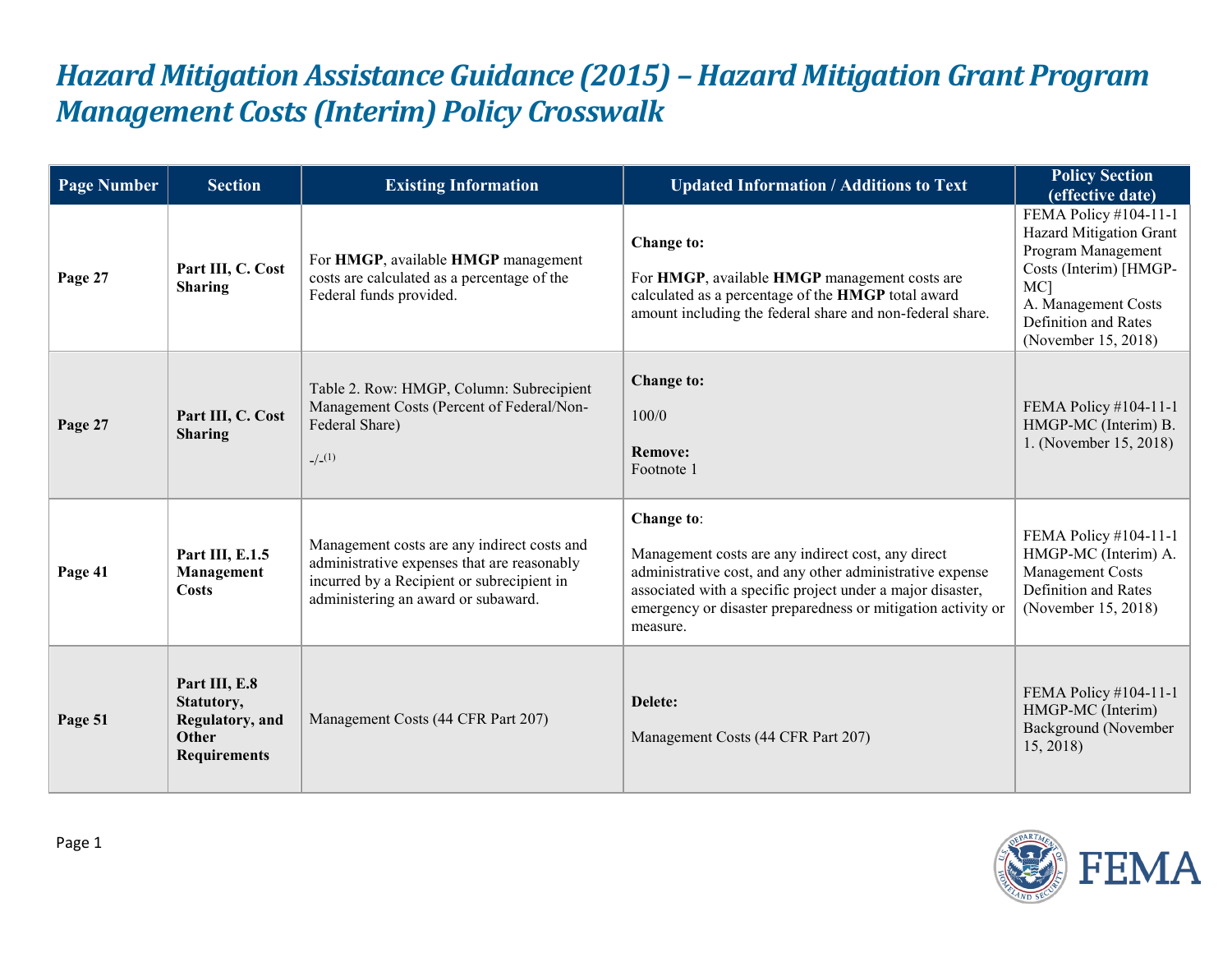| <b>Page Number</b> | <b>Section</b>                                                             | <b>Existing Information</b>                                                                                                                                                                                                                                                                                                                                                                                   | <b>Updated Information / Additions to Text</b>                                                                                                                                                                                                                                                                                                                                                                                                                                                                                                                                                                                                                                                                                                                                                                                                                                                                                                                                    | <b>Policy Section</b><br>(effective date)                                                                                             |
|--------------------|----------------------------------------------------------------------------|---------------------------------------------------------------------------------------------------------------------------------------------------------------------------------------------------------------------------------------------------------------------------------------------------------------------------------------------------------------------------------------------------------------|-----------------------------------------------------------------------------------------------------------------------------------------------------------------------------------------------------------------------------------------------------------------------------------------------------------------------------------------------------------------------------------------------------------------------------------------------------------------------------------------------------------------------------------------------------------------------------------------------------------------------------------------------------------------------------------------------------------------------------------------------------------------------------------------------------------------------------------------------------------------------------------------------------------------------------------------------------------------------------------|---------------------------------------------------------------------------------------------------------------------------------------|
| Page 54            | Part IV, E.4.<br>Management<br><b>Costs Funding</b><br><b>Restrictions</b> | For HMGP only: The Recipient may request a<br>flat percentage rate (4.89 percent) of the<br>projected eligible program costs for<br>management costs. The Recipient is responsible<br>for determining the amount, if any, of funds that<br>will be passed through to the subrecipient(s) for<br>their management costs. For further information<br>on HMGP management costs, see Part VIII,<br>A.2.5 and A.5. | Change to:<br>For HMGP only: The Recipient will be reimbursed not<br>more than 15 percent of the total amount of HMGP grant<br>award of which not more than 10 percent may be used by<br>the recipient and 5 percent by the subrecipient. FEMA will<br>provide the management costs to the recipient. The<br>recipient must provide the subrecipient management costs<br>for documented actual costs, up to 5 percent of the total<br>amount of the HMGP grant award.<br>If a state and tribal government both receive a Presidential<br>declaration for the same incident within the same state, then<br>both are recipients. As such, each is eligible to receive<br>recipient management costs contributions up to 10 percent<br>of the amount of the award apportioned to them.<br>Management costs up to 5 percent of each apportioned<br>award amount is available for subrecipients.<br>For further information on HMGP management costs, see<br>Part VIII, A.2.5 and A.5. | FEMA Policy #104-11-1<br>HMGP-MC (Interim) A.<br>Requirements and B.<br>Program Requirements<br>and Procedures<br>(November 15, 2018) |
| Page 60            | Part IV, H.2<br><b>Considerations</b><br>of Management<br><b>Costs</b>     | Subapplicants who are requesting management<br>costs include management costs in their project<br>or planning subapplication cost estimate.                                                                                                                                                                                                                                                                   | Change to:<br>For FMA and PDM, subapplicants who are requesting<br>management costs include management costs in their<br>project or planning subapplication cost estimate.<br>For HMGP, subapplicants who are requesting management<br>costs should apply through their recipient.                                                                                                                                                                                                                                                                                                                                                                                                                                                                                                                                                                                                                                                                                                |                                                                                                                                       |
| Page 60            | Part IV, H.2<br><b>Considerations</b><br>of Management<br><b>Costs</b>     | None                                                                                                                                                                                                                                                                                                                                                                                                          | <b>Add Section:</b><br>H.2.4 HMGP Subrecipient Management Costs.<br>Subrecipient management costs will be obligated as<br>additional subawards are awarded. The recipient must<br>document subrecipient management costs estimates, up to 5<br>percent of the amount of the HMGP subaward using the<br>budget amendment process in Part VI, D.2 and D.3.                                                                                                                                                                                                                                                                                                                                                                                                                                                                                                                                                                                                                          | FEMA Policy #104-11-1<br>HMGP-MC (Interim) A.<br>Requirements and B.<br>Program Requirements<br>and Procedures<br>(November 15, 2018) |

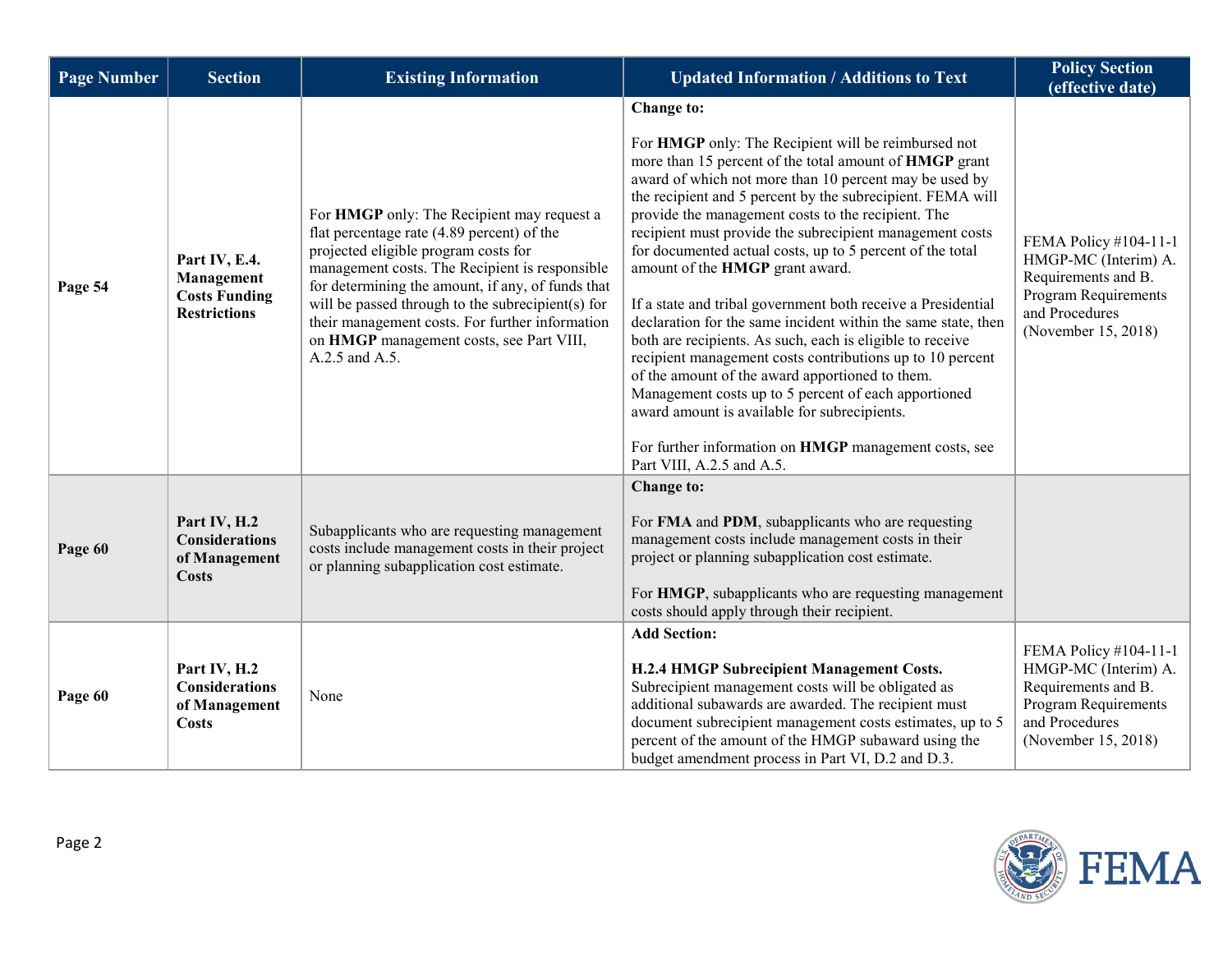| <b>Page Number</b> | <b>Section</b>                                           | <b>Existing Information</b>                                                                                                                                                                                                                                                                                                                                                                                                                                                                                                                                                  | <b>Updated Information / Additions to Text</b>                                                                                                                                                                                                                                                                                                                                                                                                                                                                                                                                                                                                                                                               | <b>Policy Section</b><br>(effective date)                                                                                             |
|--------------------|----------------------------------------------------------|------------------------------------------------------------------------------------------------------------------------------------------------------------------------------------------------------------------------------------------------------------------------------------------------------------------------------------------------------------------------------------------------------------------------------------------------------------------------------------------------------------------------------------------------------------------------------|--------------------------------------------------------------------------------------------------------------------------------------------------------------------------------------------------------------------------------------------------------------------------------------------------------------------------------------------------------------------------------------------------------------------------------------------------------------------------------------------------------------------------------------------------------------------------------------------------------------------------------------------------------------------------------------------------------------|---------------------------------------------------------------------------------------------------------------------------------------|
| Page 97            | Part VIII, A.2<br><b>State</b><br>Administrative<br>Plan | Current bullet(s) in this section:<br>Establish procedures to guide<br>implementation activities, including Recipient<br>management costs and distribution of<br>subrecipient management costs                                                                                                                                                                                                                                                                                                                                                                               | Add new bullets after existing bullet:<br>Establish procedures for monitoring and reporting on<br>٠<br>subrecipient management costs.                                                                                                                                                                                                                                                                                                                                                                                                                                                                                                                                                                        | FEMA Policy #104-11-1<br>HMGP-MC (Interim) A.<br>Requirements and B.<br>Program Requirements<br>and Procedures<br>(November 15, 2018) |
| Page 99            | Part VIII, A.2.5<br>Management<br>Costs                  | The Recipient must amend its State<br>Administrative Plan to include procedures for<br>determining the reasonable amount or<br>percentage of management costs that it will pass<br>through to the subrecipient, as well as closeout<br>and audit procedures before FEMA will obligate<br>any management costs (see 44 CFR Sections<br>$207.4(c)$ and $207.7(b)$ ). The Recipient will<br>determine the amount, if any, of management<br>costs it will pass through to the subrecipient.<br>FEMA has not established any minimum for<br>what constitutes a reasonable amount. | Change to:<br>Before FEMA will obligate any management costs, the<br>recipient must amend its Administrative Plan to establish<br>procedures for the following: making management costs<br>available to subapplicants, documenting and estimating<br>management costs expenses for applications, documenting<br>subapplicants who choose not to request or use<br>management costs, monitoring and reporting on<br>subrecipient management costs, and closeout and audit<br>procedures on the subrecipient's use of management costs.<br>The recipient must provide the subrecipient management<br>cost funding for documented actual costs, up to 5 percent of<br>the total amount of the HMGP grant award. | FEMA Policy #104-11-1<br>HMGP-MC (Interim) A.<br>Requirements and B.<br>Program Requirements<br>and Procedures<br>(November 15, 2018) |
| <b>Page 100</b>    | Part VIII, A.4<br><b>HMGP</b> Funding                    | In the blue flowchart graphic, bottom right of<br>the page, first and second items.                                                                                                                                                                                                                                                                                                                                                                                                                                                                                          | Change to:<br>THE HMGP FINAL LOCK-IN<br>Total Management Costs (15 percent of Total Available<br>$HMGP - up to 10$ percent for the recipient and up to 5<br>percent for the subrecipient):<br>Prior to 12 Months:<br>FEMA may obligate up to 75 percent of total HMGP<br>funding separate from Management Costs                                                                                                                                                                                                                                                                                                                                                                                              | FEMA Policy #104-11-1<br>HMGP-MC (Interim) A.<br>Management Costs<br><b>Definition And Rates</b><br>(November 15, 2018)               |
| Page 102           | Part VIII, A.5<br><b>HMGP</b><br>Management<br>Costs     | The amounts, allowable uses, and procedures for<br>HMGP management costs are established in 44<br>CFR Part 207. Examples of allowable<br>management costs are listed in Part III, E.1.5.<br>HMGP management costs will be provided at a<br>rate of 4.89 percent of the HMGP ceiling. The<br>Recipient, in its State Administrative Plan, will                                                                                                                                                                                                                                | Change to:<br><b>A.5 HMGP Management Costs</b><br>The amounts, allowable uses, and procedures for HMGP<br>management costs are established in Section 324 of the<br>Robert T. Stafford Disaster Relief and Emergency<br>Assistance Act, as amended by Section 1215 of the Disaster                                                                                                                                                                                                                                                                                                                                                                                                                           | FEMA Policy #104-11-1<br>HMGP-MC (Interim)<br>B. Program<br>Requirements and<br>Procedures (November<br>15, 2018)                     |

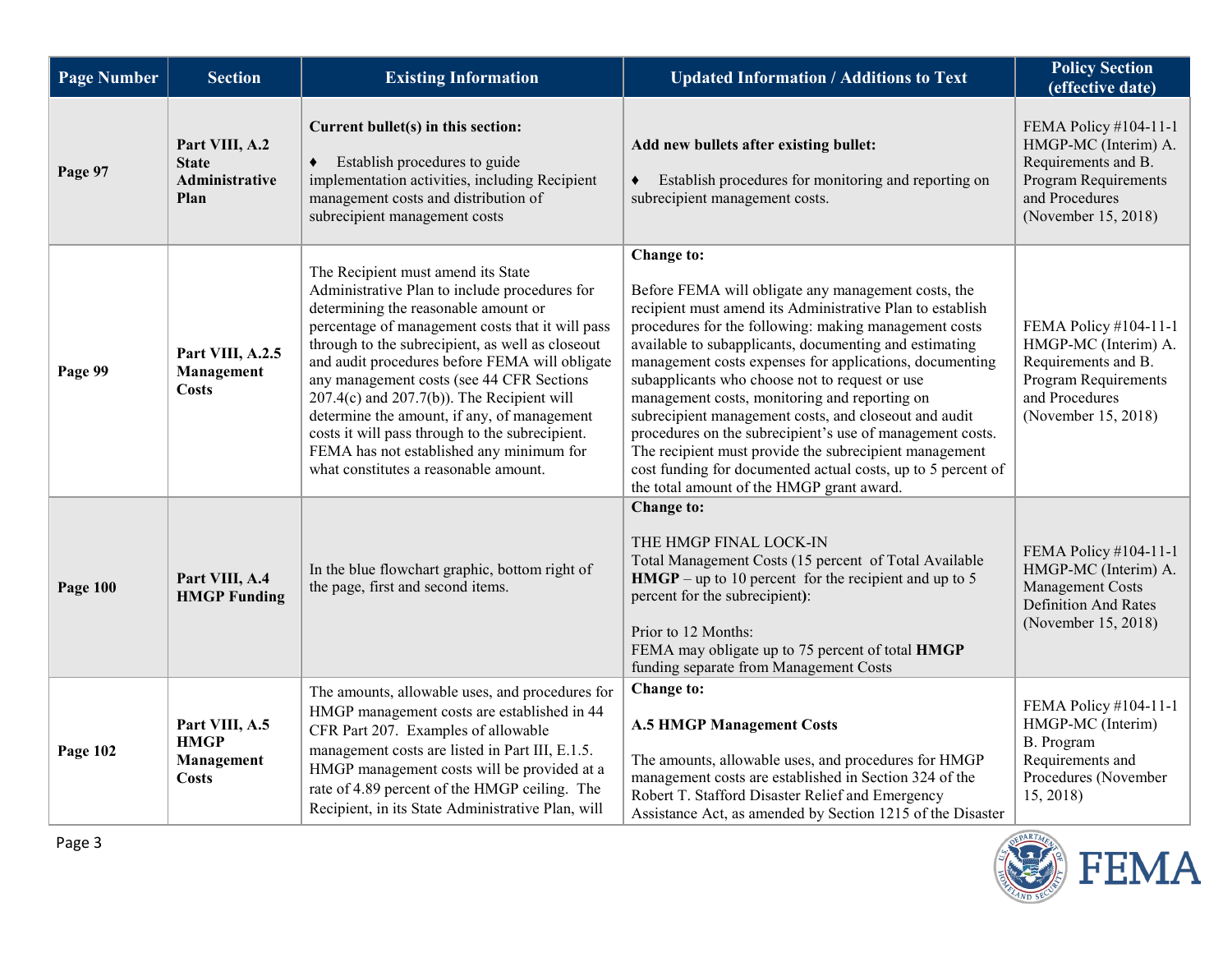| <b>Page Number</b> | <b>Section</b> | <b>Existing Information</b>                                                                                                                                                                                                                                                                                                                                                                                                                                                                                                                                                                                                                                                                                                                                                                                                                                                                                                                                                                                                                                                                                                                                                                                                                                                                                                                                                                                                                                                                                                                                                                                                                                                                                           | <b>Updated Information / Additions to Text</b>                                                                                                                                                                                                                                                                                                                                                                                                                                                                                                                                                                                                                                                                                                                                                                                                                                                                                                                                                                                                                                                                                                                                                                                                                                                                                                                                                                                                                                                                                                                                                                                                                                                                                                                                                                                                                                                                                                                                                                                                                                                     | <b>Policy Section</b><br>(effective date) |
|--------------------|----------------|-----------------------------------------------------------------------------------------------------------------------------------------------------------------------------------------------------------------------------------------------------------------------------------------------------------------------------------------------------------------------------------------------------------------------------------------------------------------------------------------------------------------------------------------------------------------------------------------------------------------------------------------------------------------------------------------------------------------------------------------------------------------------------------------------------------------------------------------------------------------------------------------------------------------------------------------------------------------------------------------------------------------------------------------------------------------------------------------------------------------------------------------------------------------------------------------------------------------------------------------------------------------------------------------------------------------------------------------------------------------------------------------------------------------------------------------------------------------------------------------------------------------------------------------------------------------------------------------------------------------------------------------------------------------------------------------------------------------------|----------------------------------------------------------------------------------------------------------------------------------------------------------------------------------------------------------------------------------------------------------------------------------------------------------------------------------------------------------------------------------------------------------------------------------------------------------------------------------------------------------------------------------------------------------------------------------------------------------------------------------------------------------------------------------------------------------------------------------------------------------------------------------------------------------------------------------------------------------------------------------------------------------------------------------------------------------------------------------------------------------------------------------------------------------------------------------------------------------------------------------------------------------------------------------------------------------------------------------------------------------------------------------------------------------------------------------------------------------------------------------------------------------------------------------------------------------------------------------------------------------------------------------------------------------------------------------------------------------------------------------------------------------------------------------------------------------------------------------------------------------------------------------------------------------------------------------------------------------------------------------------------------------------------------------------------------------------------------------------------------------------------------------------------------------------------------------------------------|-------------------------------------------|
|                    |                | determine the amount, if any, of management<br>costs it will pass through to the subrecipient (see<br>Part VIII, A.2.5). Management costs are<br>provided outside of and separate from the<br>HMGP ceiling amount. There is no additional<br>costshare requirement for HMGP management<br>costs.<br>FEMA will establish the amount of funds that it<br>will make available for management costs by<br>calculating a lock-in, which will act as a ceiling<br>for management cost funds available to a<br>Recipient, including its subrecipients. FEMA<br>will determine, and provide to the Recipient, a<br>preliminary management cost lock-in estimate at<br>30 days after the date of declaration (or soon<br>thereafter). For planning purposes, FEMA will<br>revise the lock-in amount at 6 months. FEMA<br>will determine the final lock-in amount 12<br>months after the declaration, or after<br>determination of the final lock-in ceiling,<br>whichever is later.<br>Upon receipt of the initial 30-day lock-in,<br>Recipients may request that FEMA obligate 25<br>percent of the estimated lock-in amount(s) to the<br>Recipient. No later than 120 days after the date<br>of declaration, the Recipient must submit<br>documentation to support costs and activities for<br>which the projected lock-in for management cost<br>funding will be used. In extraordinary<br>circumstances, FEMA may approve a request by<br>a Recipient to submit supporting documentation<br>after 120 days.<br>FEMA will work with the Recipient to approve<br>or reject the documentation submitted within 30<br>days of receipt. If the documentation is rejected,<br>the Recipient will have 30 days to resubmit it for | Recovery Reform Act (DRRA). Examples of allowable<br>management costs are listed in Part III, E.1.5. HMGP<br>management costs will be provided at a rate of 15 percent<br>of the HMGP ceiling. Of this 15 percent, not more than 10<br>percent may be used by the recipient and 5 percent by the<br>subrecipient. The Administrative Plan must include<br>procedures for monitoring and reporting on subrecipient<br>management costs before receiving funding for<br>management costs under Section 324, as amended. If an<br>Administrative Plan was approved prior to the enactment of<br>the DRRA, the Plan must be updated to include<br>subrecipient management costs monitoring and reporting<br>procedures and submitted to FEMA for approval before<br>receiving an increase in management costs. Management<br>costs are provided outside of and separate from the HMGP<br>ceiling amount. There is no additional cost-share<br>requirement for HMGP management costs.<br>FEMA will establish the amount of funds that it will<br>initially make available for management costs based on<br>point-in-time HMGP funding projections. FEMA will<br>provide a preliminary management costs estimate 30 days<br>after the date of the major disaster declaration (or soon<br>thereafter). FEMA will revise the estimated amount at 6<br>months. FEMA will determine the total management costs<br>estimate 12 months after the date of the major disaster<br>declaration, or after determination of the total HMGP grant<br>award, whichever is later.<br>A.5.1 Thirty Day Estimate<br>Upon receipt of the initial 30-day management costs<br>estimate, Recipients with Enhanced Mitigation Plans and<br>who also have a Program Administration by States (PAS)<br>designation may apply to FEMA for 35 percent of the<br>estimated amount(s). Other recipients may apply to FEMA<br>for 25 percent of the estimated amount(s).<br><b>A.5.2 Six Months Estimate</b><br>If the 6-months management costs increase beyond the 30-<br>day estimate, and if the recipient can justify a need for |                                           |

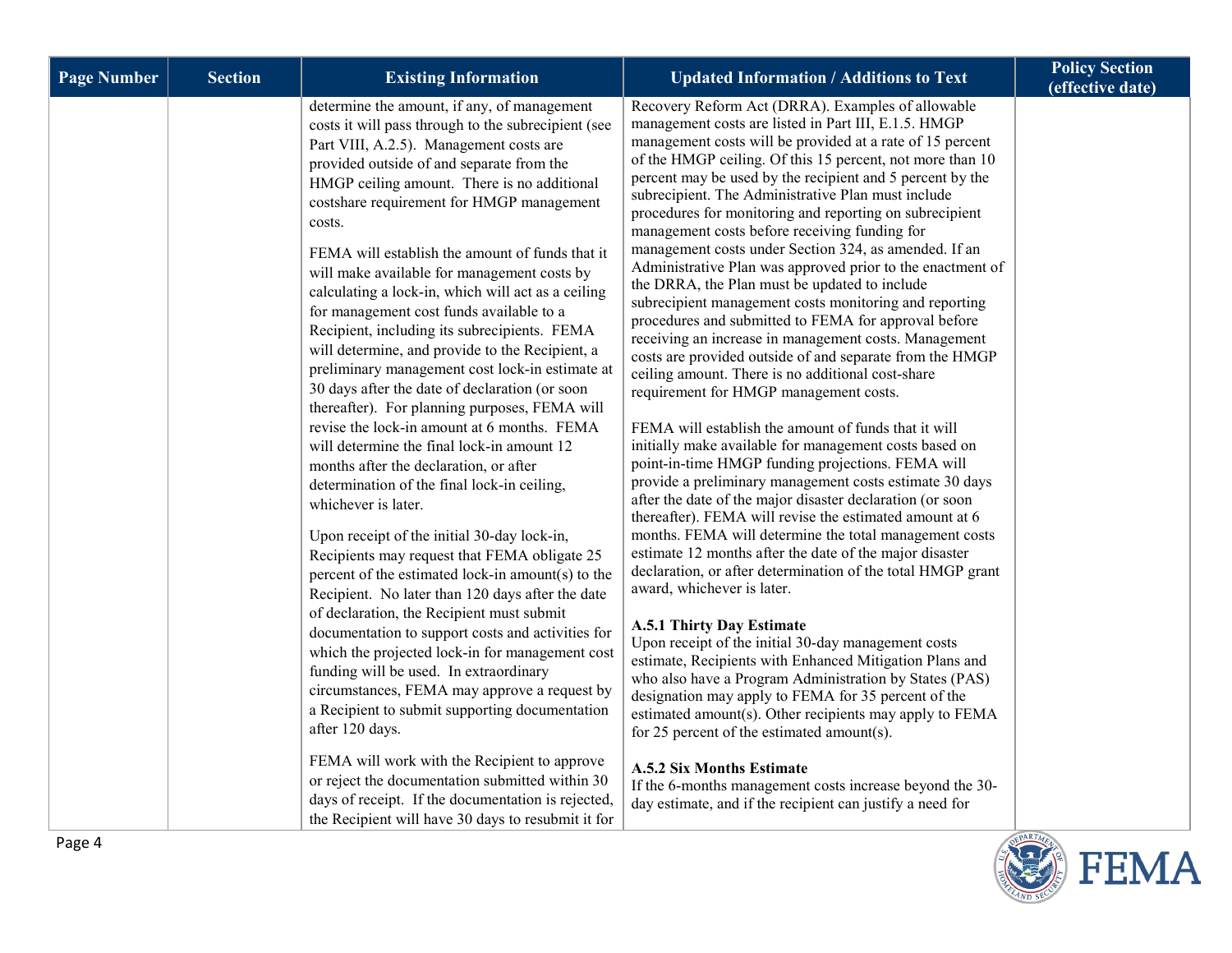| <b>Page Number</b> | <b>Section</b> | <b>Existing Information</b>                                                                                                                                                                                                                                                                                                                                                                                                                                                                                                                                                                   | <b>Updated Information / Additions to Text</b>                                                                                                                                                                                                                                                                                                                                                                                                                                                                                                                                                                                                                                                                                                                                                                                                                                                                             | <b>Policy Section</b><br>(effective date) |
|--------------------|----------------|-----------------------------------------------------------------------------------------------------------------------------------------------------------------------------------------------------------------------------------------------------------------------------------------------------------------------------------------------------------------------------------------------------------------------------------------------------------------------------------------------------------------------------------------------------------------------------------------------|----------------------------------------------------------------------------------------------------------------------------------------------------------------------------------------------------------------------------------------------------------------------------------------------------------------------------------------------------------------------------------------------------------------------------------------------------------------------------------------------------------------------------------------------------------------------------------------------------------------------------------------------------------------------------------------------------------------------------------------------------------------------------------------------------------------------------------------------------------------------------------------------------------------------------|-------------------------------------------|
|                    |                | reconsideration and approval. FEMA will not<br>obligate any additional management costs unless<br>the Recipient's documentation is approved.<br>The documentation for management costs must<br>include:<br>A description of activities, personnel<br>requirements, and other costs for which the<br>Recipient will use the management cost funding<br>provided under this part<br>• The Recipient's plan for expending and<br>monitoring the funds provided under this part<br>and ensuring sufficient funds are budgeted for<br>award closeout<br>An estimate of the percentage or amount of | additional management costs, the recipient may apply for<br>available funding. Recipients with an Enhanced Mitigation<br>Plan and who also have a Program Administration by States<br>designation may apply for 75 percent of the available or<br>remaining Recipient management costs. Other recipients<br>may apply for 50 percent of the available or remaining<br>recipient management costs.<br><b>A.5.3 Adjustment Funding</b><br>Recipients may apply to FEMA for an adjustment in<br>available funding based on the 30-day or 6-months<br>estimates, that is, if they need management costs more than<br>the 30-day $(35/25$ percent) and 6-months $(75/50$ percent)<br>percentage estimates. This option is intended for recipients<br>that do not have sufficient capacity because of lack of<br>funding, staffing or other necessary expertise to satisfy<br>HMGP requirements; or have experienced significant |                                           |
|                    |                | pass-through funds for management costs<br>provided under this part that the Recipient will<br>make available to subrecipients, and the basis,<br>criteria, or formula for determining the                                                                                                                                                                                                                                                                                                                                                                                                    | disruption from a declared disaster or other event that<br>impacts their ability to complete HMGP activities.<br>Recipients must apply to FEMA for adjustment funding,<br>provide justification that they need an exception, and                                                                                                                                                                                                                                                                                                                                                                                                                                                                                                                                                                                                                                                                                           |                                           |
|                    |                | subrecipient percentage or amount (e.g., number<br>of projects, complexity of projects)<br>Upon receipt of the 6-month management costs                                                                                                                                                                                                                                                                                                                                                                                                                                                       | complete one of the following:<br>Provide a management plan that outlines how they<br>will build state or tribal workforce proficiency and<br>experience in grants management, mitigation                                                                                                                                                                                                                                                                                                                                                                                                                                                                                                                                                                                                                                                                                                                                  |                                           |
|                    |                | lock-in, and if the Recipient can justify a bona<br>fide need for additional management costs, the<br>Recipient may submit a request to the Regional<br>Administrator for an interim obligation. Any<br>interim obligation must be approved by the<br>Chief Financial Officer and will not exceed an<br>amount equal to 10 percent of the 6-month lock-                                                                                                                                                                                                                                       | planning or application review. This option is only<br>available to Recipients FEMA has determined the<br>degree of risk in making a federal award to them<br>requires that special conditions be attached to the<br>award per 2 CFR Section 200.205; or<br>Enter into a Program Administration by States<br>agreement if they meet program requirements.                                                                                                                                                                                                                                                                                                                                                                                                                                                                                                                                                                  |                                           |
|                    |                | in amount, except in extraordinary<br>circumstances.<br>The Recipient must justify in writing to the<br>Regional Administrator any requests to change<br>the amount of the lock-in or the cap, extend the<br>time period before lock-in, or request an interim                                                                                                                                                                                                                                                                                                                                | <b>A.5.4 Twelve Months Adjustment</b><br>At 12 months after the major disaster declaration, the<br>Recipient is eligible to apply for the total management costs<br>award subject to certain withholdings set forth in Section D<br>of FEMA Policy #104-11-1 Hazard Mitigation Grant<br>Program Management Costs (Interim). From the 12-months                                                                                                                                                                                                                                                                                                                                                                                                                                                                                                                                                                             |                                           |

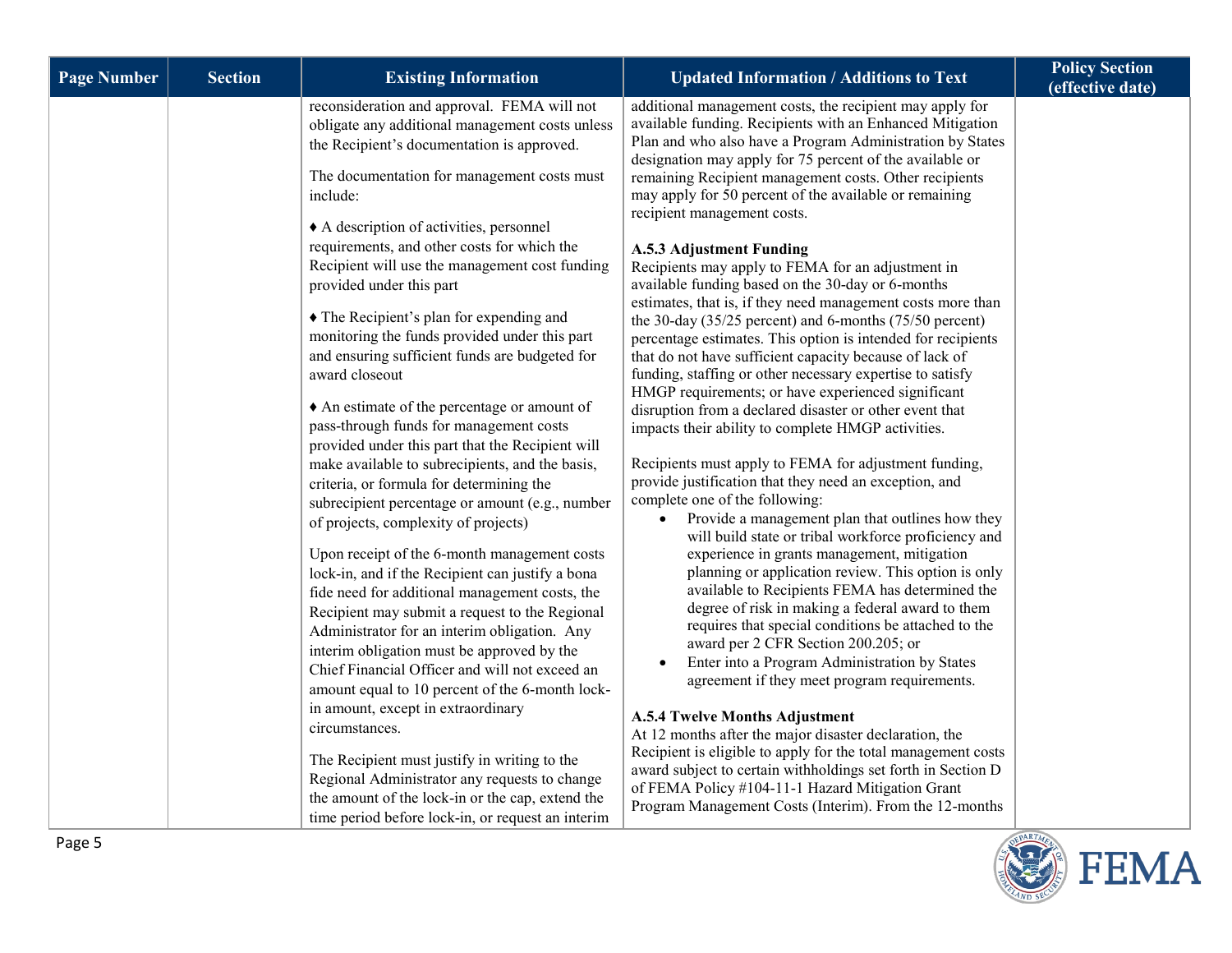| <b>Policy Section</b><br><b>Section</b><br><b>Page Number</b><br><b>Existing Information</b><br><b>Updated Information / Additions to Text</b>                                                                                                                                                                                                                                                                                                                                                                                                                                                                                                                                                                                                                                                                                                                                                                                                                                                                                                                                                                                                                                                                                                                                                                                                                                                                                                                                                                                                                                                                                                                                                                                                                                                                                                                                                                                                                                                                                                                                                                                                                                                                                                                                                                                                                                                                                                                                                                                                                                                                                                                                                                                                                                                                                                                                                                                                                                 | (effective date) |
|--------------------------------------------------------------------------------------------------------------------------------------------------------------------------------------------------------------------------------------------------------------------------------------------------------------------------------------------------------------------------------------------------------------------------------------------------------------------------------------------------------------------------------------------------------------------------------------------------------------------------------------------------------------------------------------------------------------------------------------------------------------------------------------------------------------------------------------------------------------------------------------------------------------------------------------------------------------------------------------------------------------------------------------------------------------------------------------------------------------------------------------------------------------------------------------------------------------------------------------------------------------------------------------------------------------------------------------------------------------------------------------------------------------------------------------------------------------------------------------------------------------------------------------------------------------------------------------------------------------------------------------------------------------------------------------------------------------------------------------------------------------------------------------------------------------------------------------------------------------------------------------------------------------------------------------------------------------------------------------------------------------------------------------------------------------------------------------------------------------------------------------------------------------------------------------------------------------------------------------------------------------------------------------------------------------------------------------------------------------------------------------------------------------------------------------------------------------------------------------------------------------------------------------------------------------------------------------------------------------------------------------------------------------------------------------------------------------------------------------------------------------------------------------------------------------------------------------------------------------------------------------------------------------------------------------------------------------------------------|------------------|
| obligation of funding at the time of the 6-month<br>mark forward, the recipient and subrecipients will only be<br>reimbursed for actual management costs.<br>lock-in adjustment. The Regional Administrator<br>will recommend to the Chief Financial Officer<br>FEMA will provide management costs for subrecipients<br>whether to change the amount of the lock-in or<br>(through the recipient) upon approval of each subaward by<br>the cap, approve the extension, or approve an<br>FEMA, up to 5 percent of each project cost. Subrecipients<br>interim obligation. Changes to the lock-in,<br>must meet application and submission requirements found<br>extensions, or interim obligations will not be<br>in Part IV H.2.<br>made without the approval of the Chief<br>Financial Officer.<br><b>A.5.4.1 Management Costs Withholding</b><br>To ensure management costs are closed out in a timely<br>The available period to expend management<br>manner, FEMA will withhold a percentage of the recipient<br>costs is 8 years from the declaration date. The<br>management costs award excluding subrecipient<br>Recipient may expend management cost funds<br>management costs. FEMA will provide the withheld<br>for allowable costs for a maximum of 8 years<br>funding after the recipient closes the last non-management<br>from the date of a Presidential major disaster<br>HMGP project.<br>declaration or 180 days after the latest<br>performance period of a non-management cost<br>For recipients with an Enhanced Mitigation Plan<br>HMGP project expires, whichever is sooner.<br>and who also have a Program Administration by<br>The period of availability may be extended only<br>States designation, FEMA will withhold 2 percent<br>of the recipient management costs.<br>at the written justified request of the Recipient,<br>For other recipients, FEMA will withhold 3<br>with the recommendation of the Regional<br>percent of the recipient management costs.<br>Administrator and with the approval of the Chief<br>Financial Officer.<br>A.5.5 Disasters Declared before Passage of DRRA<br>For additional information on HMGP<br>For major disaster declarations made on or after August 1,<br>2017, and prior to October 5, 2018, recipients and<br>management costs, see 44 CFR Part 207.<br>subrecipients may apply for actual expenses of management<br>cost activities in instances where previous rates did not<br>cover allowable costs incurred based on the lower rate (4.89<br>percent) but not up to more than 10 percent of the total<br>award for recipients, or up to more than 5 percent for<br>subrecipients.<br>• FEMA will use the pre-award process (see Part IV,<br>F.2) to review and approve such applications.<br>This applies to awards and subawards covered<br>under FEMA Policy #104-11-1 Hazard Mitigation<br>Grant Program Management Costs (Interim)<br>("Interim Policy") that have been closed out or are |                  |

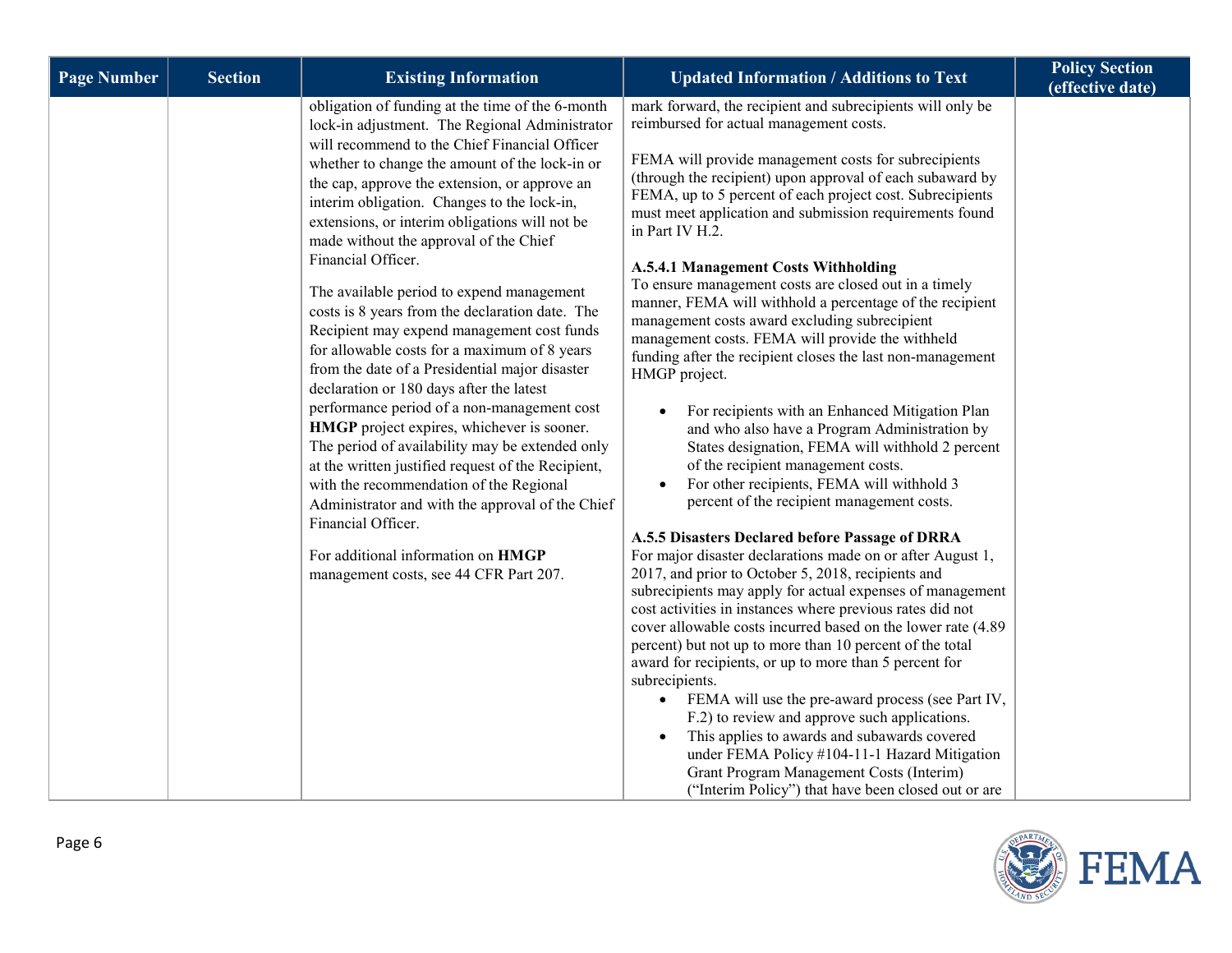| <b>Page Number</b> | <b>Section</b> | <b>Existing Information</b> | <b>Updated Information / Additions to Text</b>                                                                                                                                                                                                                                                                                                                                                                                                                                                                                                                                                                                                                                                                                                                                                                                                                                                                                                                                                                                                                                                                                                                                                                                                                                                                                                                                                                                                                                                                                                                                                                                                                                                     | <b>Policy Section</b><br>(effective date) |
|--------------------|----------------|-----------------------------|----------------------------------------------------------------------------------------------------------------------------------------------------------------------------------------------------------------------------------------------------------------------------------------------------------------------------------------------------------------------------------------------------------------------------------------------------------------------------------------------------------------------------------------------------------------------------------------------------------------------------------------------------------------------------------------------------------------------------------------------------------------------------------------------------------------------------------------------------------------------------------------------------------------------------------------------------------------------------------------------------------------------------------------------------------------------------------------------------------------------------------------------------------------------------------------------------------------------------------------------------------------------------------------------------------------------------------------------------------------------------------------------------------------------------------------------------------------------------------------------------------------------------------------------------------------------------------------------------------------------------------------------------------------------------------------------------|-------------------------------------------|
|                    |                |                             | still open under major disaster declarations prior to<br>the issuance of the Interim Policy.<br><b>A.5.6 Monitoring for Management Costs</b><br>Recipients will provide quarterly progress reports to FEMA<br>on funded management costs activities. The recipient will<br>reconcile subrecipient management costs against actual<br>costs of the total award on a quarterly basis. FEMA will<br>reconcile management costs against actual costs on a<br>quarterly basis.<br><b>A.5.7 Closeout for Management Costs</b><br>All management costs provided above will be obligated in<br>increments sufficient to cover recipient and subrecipient<br>needs for no more than one year unless contractual<br>agreements require additional funding.<br>A.5.8 Availability of Subrecipient Management Costs<br>The subrecipient can claim management costs incurred up<br>to whichever of the following occurs first:<br>180 days after work is completed for the non-<br>$\bullet$<br>management costs HMGP project for the<br>declaration; or<br>180 days after the latest performance period for the<br>non-management costs HMGP project; or<br>The recipient management costs award has been<br>closed out.<br>A.5.9 Availability of Recipient Management Costs<br>The recipient can claim management costs incurred up to<br>whichever of the following occurs first:<br>180 days after work is completed on the last non-<br>$\bullet$<br>management costs HMGP project for the<br>declaration; or<br>180 days after the latest performance period of the<br>last non-management costs HMGP project for the<br>declaration; or<br>Eight years from the date of a major disaster<br>declaration. |                                           |
|                    |                |                             |                                                                                                                                                                                                                                                                                                                                                                                                                                                                                                                                                                                                                                                                                                                                                                                                                                                                                                                                                                                                                                                                                                                                                                                                                                                                                                                                                                                                                                                                                                                                                                                                                                                                                                    |                                           |